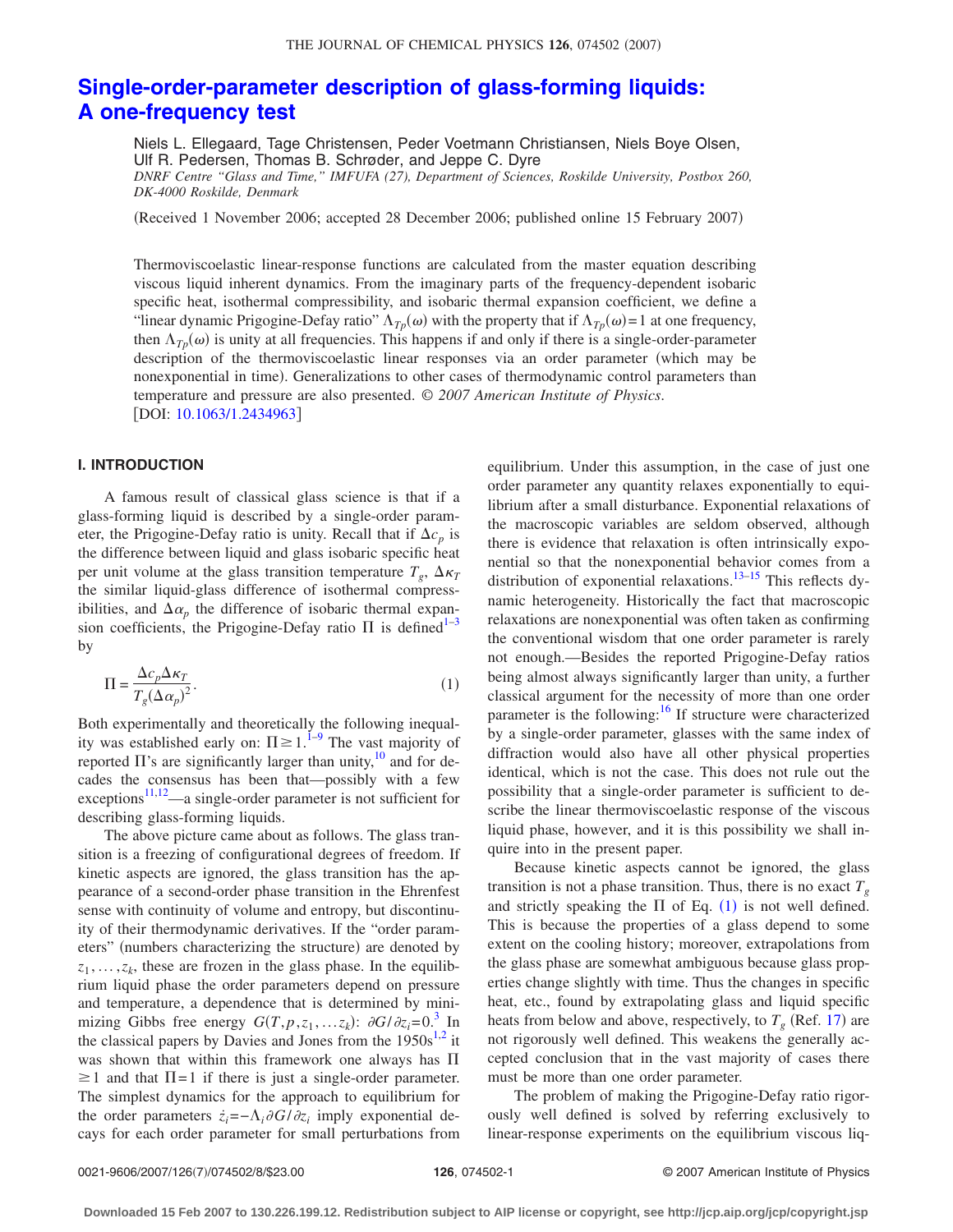uid phase. $16,18,19$  $16,18,19$  $16,18,19$  In viscous liquids, thermodynamic coefficients are generally frequency dependent,  $c_p = c_p(\omega)$ , etc. The high-frequency limits reflect glassy behavior where relaxations do not have enough time to take place, corresponding to "frozen" structure. Thus for the equilibrium viscous liquid phase at any given temperature  $T$  one redefines Eq.  $(1)$  $(1)$  $(1)$  to be the "linear Prigogine-Defay ratio" given  $16,18,19$  $16,18,19$  $16,18,19$  by

<span id="page-1-0"></span>
$$
\Pi = \frac{[c_p(\omega \to 0) - c_p(\omega \to \infty)][\kappa_T(\omega \to 0) - \kappa_T(\omega \to \infty)]}{T[\alpha_p(\omega \to 0) - \alpha_p(\omega \to \infty)]^2}.
$$
\n(2)

Descriptions of viscous liquids and the glass transition by means of one or more order parameter were actively dis-cussed in the [1](#page-0-0)970s.  $16,18-22$  $16,18-22$  $16,18-22$  Since the  $\Pi$  of Eq. (1) is not well defined and since there are no measurements of the linear Prigogine-Defay ratio of Eq.  $(2)$  $(2)$  $(2)$ , the question of one or more order parameters remains open.<sup>23,[24](#page-7-15)</sup> In our view, there are a number of reasons to take seriously the possibility that some glass-forming liquids may be described by a single order parameter: (1) In early computer simulations Clarke reported Prigogine-Defay ratios close to one for a 216 particle Lennard-Jones model of Argon.<sup>25</sup> This is not a highly viscous liquid, but recent extensive simulations by Sciortino and coworkers of viscous liquids confirmed this scenario by showing that structural relaxations for small temperature changes are basically controlled by a single parameter  $(e.g.,)$ the volume).  $26-29$  $26-29$  (2) Experiments monitoring loss peak frequency and loss maximum of the Johari-Goldstein dielectric beta relaxation process upon temperature jumps revealed a striking correlation between these two quantities, a correlation which is difficult to explain unless structure is parametrized by a single-order parameter.<sup>30</sup> In these experiments the relaxation of beta process properties is controlled by the alpha relaxation time. This is to be expected because the alpha time is the structural relaxation time, but it is highly nontrivial that alpha and beta relaxations correlate in equilibrium viscous liquids, as shown recently by Böhmer and coworkers; $3<sup>1</sup>$  this may be taken as a further indication that a single order parameter controls the behavior. (3) Experiments studying dielectric relaxation under varying temperature and pressure conditions showed that the shape of the alpha loss peak as quantified by the stretching exponent  $\beta$ depends only on the loss peak frequency.<sup>32</sup> This could be a consequence of there being just one order parameter, determining both alpha relaxation time and stretching. (4) Finally, we would like to mention theoretical works suggesting that the Prigogine-Defay ratio may be unity in some cases.<sup>2</sup> More speculatively, in our opinion it would not be too surprising if there is just one order parameter for liquids where time-temperature superposition applies accurately, because in these liquids linear relaxations appear to be particularly simple with a generic  $\omega^{-1/2}$  high-frequency decay of, e.g., the dielectric and mechanical alpha loss peaks. $35,36$  $35,36$ 

The wide-frequency measurements required to determine  $\Pi$  of Eq. ([2](#page-1-0)) will probably be difficult to perform in the foreseeable future. There are, in fact, no measurements of all three required frequency-dependent thermoviscoelastic linear-response functions. Work at our laboratory indicates that such measurements are possible,  $37$  but only over a limited frequency range. This motivates a search for an alternative to the linear Prigogine-Defay ratio. In this article, we introduce a "linear dynamic Prigogine-Defay ratio" (where the double prime indicates the imaginary part of the corresponding frequency-dependent linear-response function):

<span id="page-1-3"></span>
$$
\Lambda_{Tp}(\omega) = \frac{c_p''(\omega)\kappa_T''(\omega)}{T_0(\alpha_p''(\omega))^2}.
$$
\n(3)

Based on the description of viscous liquid dynamics in terms of Markovian inherent dynamics, in Secs. II and III we prove that  $\Lambda_{T_p}(\omega) = 1$  if and only if the linear Prigogine-Defay ratio  $[Eq. (2)]$  $[Eq. (2)]$  $[Eq. (2)]$  is unity. This happens if and only if there is a single, generally nonexponential order parameter. Moreover, it is proved that if  $\Lambda_{T_p}(\omega) = 1$  at one frequency, this is true at all frequencies. In Sec. IV we investigate the matter in a thermodynamic approach and prove that in this framework the existence of a single-order parameter implies that  $\Lambda_{T_p}(\omega)$  $= 1$  at all frequencies. In the Appendix it is shown that  $\Lambda_{T_p}(\omega)$  is just one out of a family of four linear dynamic Prigogine-Defay ratios larger than or equal to one, which equal unity if and only if there is a single order parameter.

## **II. RESPONSE MATRIX FOR MARKOVIAN INHERENT DYNAMICS**

Adopting the energy landscape approach to viscous liquid dynamics<sup>38</sup> we model the liquid (henceforth: "system") by the inherent dynamics consisting of jumps between the potential energy minima. $29,39-41$  $29,39-41$  $29,39-41$  This description is believed to be realistic in the highly viscous phase where there is a clear separation between the vibrational time scales (in the picosecond range) and the (alpha) relaxation time scale—the time scale of interest here. If the system has *N* potential energy minima, an ensemble of similar systems is described by a vector of probabilities  $P = (P_1, P_2, \dots, P_N)$ , where  $P_n$ denotes the fraction of systems vibrating around energy minimum *n*. If  $G_n(T, p)$  denotes the vibrational Gibbs free energy of minimum *n*, the **P**-dependent Gibbs free energy is defined $39$  by

<span id="page-1-1"></span>
$$
G(T, p, \mathbf{P}) = \sum_{n} P_n(G_n(T, p) + k_B T \ln P_n). \tag{4}
$$

Via the standard thermodynamic identities the **P**-dependent entropy *S* and volume *V* are given by

<span id="page-1-2"></span>
$$
S(T, p, \mathbf{P}) = -\sum_{n} P_{n} \left( \frac{\partial G_{n}}{\partial T} + k_{B} \ln P_{n} \right),
$$
  

$$
V(T, p, \mathbf{P}) = \sum_{n} P_{n} \frac{\partial G_{n}}{\partial p}.
$$
 (5)

It is convenient to introduce the notation  $X = (T, -p)$  for the controlled ("input") variables and  $Q = (S, V)$  for the induced responses ("output"). Thus

**Downloaded 15 Feb 2007 to 130.226.199.12. Redistribution subject to AIP license or copyright, see http://jcp.aip.org/jcp/copyright.jsp**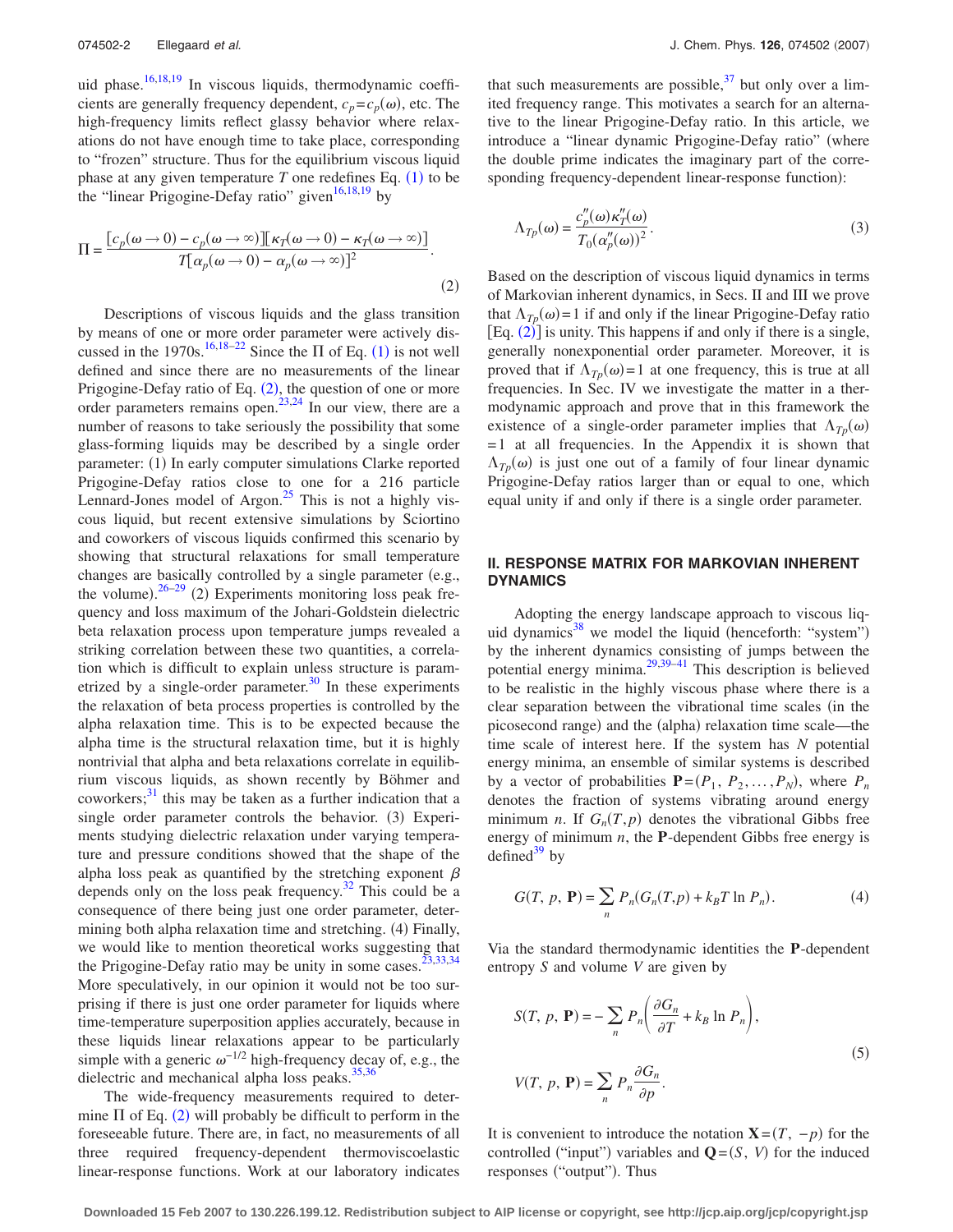$$
Q_{\alpha} = -\frac{\partial G}{\partial X_{\alpha}}, \ \alpha = 1, 2. \tag{6}
$$

The equilibrium probability distribution is found by minimizing  $G(T, p, \mathbf{P})$  under the constraint  $\sum_{n} P_n = 1$ ; this leads $42$  to the well-known canonical probabilities (where  $G(T, p)$  is the Gibbs free energy of Eq. ([4](#page-1-1)) evaluated at the equilibrium probabilities)

<span id="page-2-3"></span>
$$
P_n^{eq}(T, p) = \exp\left(-\frac{G_n(T, p) - G(T, p)}{k_B T}\right).
$$
 (7)

Inherent dynamics consist of transitions between minima.<sup>41</sup> The inherent dynamics are modeled as a Markov process; thus the probabilities obey a standard master equation $43$ 

<span id="page-2-0"></span>
$$
\dot{P}_n = \sum_m W_{nm} P_m. \tag{8}
$$

The rate matrix *W* and the equilibrium probability distribution  $P_n^{\text{eq}}$  both depend on *T* and *p*, and for all *n* one has

<span id="page-2-1"></span>
$$
\sum_{m} W_{nm}(T, p) P_{m}^{\text{eq}}(T, p) = 0.
$$
 (9)

In the following the variables  $T$  and  $p$  are assumed to vary slightly from their average values  $T_0$  and  $p_0$  as arbitrary externally-controlled functions of time, resulting in small changes of *S* and *V*. Examining perturbations around the reference state  $X_0 = (T_0, -p_0)$  it is convenient to introduce the notation  $W_{nm}^0 \equiv W_{nm}(T_0, p_0)$  and  $P_n^0 \equiv P_n^{\text{eq}}(T_0, p_0)$ . If  $\delta$  denotes perturbations from the reference state,  $P_n(t) = P_n^0$  $+\delta P_n(t)$ , etc., Eq. ([8](#page-2-0)) implies to first order

<span id="page-2-2"></span>
$$
\delta \dot{P}_n = \sum_m \left( W_{nm}^0 \delta P_m + \delta W_{nm} P_m^0 \right). \tag{10}
$$

Since  $\delta(\Sigma_m W_{nm} P_m^{\text{eq}}) = 0$  [Eq. ([9](#page-2-1))], one has  $\Sigma_m \delta W_{nm} P_m^0$  $=-\sum_m W_{nm}^0 \delta P_m^{\text{eq}}$ . When this is substituted into Eq. ([10](#page-2-2)) we get

<span id="page-2-4"></span>
$$
\delta \dot{P}_n = \sum_m W_{nm}^0 (\delta P_m - \delta P_m^{\text{eq}}). \tag{11}
$$

Next, we expand  $\delta P_m^{\text{eq}}$  in terms of  $\delta X_\alpha$ . Equations ([5](#page-1-2)) and ([7](#page-2-3)) imply<sup>44</sup> (where  $\beta = 1$ , 2 and  $\delta_{\beta 1}$  is the Kronecker delta sym $hol$ 

$$
\frac{\partial \ln P_m^{\text{eq}}}{\partial X_\beta} = \frac{1}{k_B T} \left( \frac{\partial Q_\beta}{\partial P_m} - Q_\beta + \delta_{\beta 1} k_B \right). \tag{12}
$$

Thus to lowest order

$$
\delta P_m^{\text{eq}} = \frac{P_m^0}{k_B T_0} \left[ \left( \frac{\partial Q_1}{\partial P_m} - Q_1 + k_B \right) \delta X_1 + \left( \frac{\partial Q_2}{\partial P_m} - Q_2 \right) \delta X_2 \right].
$$
\n(13)

Inserting this into Eq.  $(11)$  $(11)$  $(11)$  and utilizing Eq.  $(9)$  $(9)$  $(9)$  we arrive at the following "equation of motion" for the probabilities when temperature and pressure vary slightly as arbitrary functions of time  $[\delta X_\beta = \delta X_\beta(t)]$ :

<span id="page-2-5"></span>
$$
\delta \dot{P}_n = \sum_m W_{nm}^0 \left( \delta P_m - \frac{1}{k_B T_0} \sum_{\beta} P_m^0 \frac{\partial Q_{\beta}}{\partial P_m} \delta X_{\beta} \right). \tag{14}
$$

Consider now a harmonic linear perturbation of the system. In relaxing systems like glass-forming liquids the ordinary thermodynamic response functions are frequency dependent and complex. Writing  $T(t) = T_0 + \text{Re}(\delta T e^{i\omega t})$  and  $p(t) = p_0 + \text{Re}(\delta p \ e^{i\omega t})$ , the oscillations of *S* and *V* are similarly described by  $S(t) = S_0 + \text{Re}(\delta S \ e^{i\omega t})$  and  $V(t) = V_0$ +Re( $\delta V e^{i\omega t}$ ). If  $\delta P_n$  and  $\delta X_\beta$  denote the (complex) frequency-dependent amplitudes, in steady state Eq. ([14](#page-2-5)) implies that

<span id="page-2-6"></span>
$$
\sum_{n} \left( W_{ln}^{0} - i\omega \delta_{ln} \right) \delta P_{n} = \frac{1}{k_{B}T_{0}} \sum_{m,\beta} W_{lm}^{0} P_{m}^{0} \frac{\partial Q_{\beta}}{\partial P_{m}} \delta X_{\beta}.
$$
 (15)

For  $\omega > 0$  we solve Eq. ([15](#page-2-6)) by defining (where *I* is the identity matrix)

$$
A_{nm}(\omega) = \frac{1}{k_B T_0} \sum_{l} (W^0 - i\omega l)_{nl}^{-1} W_{lm}^0 P_m^0,
$$
 (16)

leading to the following equation for the frequencydependent complex probability amplitudes:

<span id="page-2-7"></span>
$$
\delta P_n = \sum_{m,\beta} A_{nm}(\omega) \frac{\partial Q_\beta}{\partial P_m} \delta X_\beta.
$$
 (17)

In order to calculate the thermoviscoelastic linear-response functions we first define  $J^{\infty}_{\alpha\beta} = (\partial Q_{\alpha}/\partial X_{\beta})$ . This symmetric 2  $\times$  2 matrix gives the instantaneous (glassy) linear response because it determines the variations of *S* and *V* when the probabilities  $P_n$  are frozen.<sup>39</sup> Next, we expand the frequencydependent complex amplitudes  $\delta Q_{\alpha}$  to get

<span id="page-2-8"></span>
$$
\delta Q_{\alpha} = \sum_{n} \frac{\partial Q_{\alpha}}{\partial P_{n}} (T_0, p_0) \delta P_{n} + \sum_{\beta} J_{\alpha\beta}^{\infty} \delta X_{\beta}.
$$
 (18)

Here and henceforth, for any function *f* the notation  $f(T_0, p_0)$  for a variable that also depends on the probabilities **P** signifies that  $f$  is evaluated at the equilibrium probabilities [Eq.  $(7)$  $(7)$  $(7)$ ]. When Eq.  $(17)$  $(17)$  $(17)$  is inserted into Eq.  $(18)$  $(18)$  $(18)$ , we get

$$
\delta Q_{\alpha} = \sum_{\beta} J_{\alpha\beta}(\omega) \, \delta X_{\beta},\tag{19}
$$

<span id="page-2-9"></span>where

$$
J_{\alpha\beta}(\omega) = J_{\alpha\beta}^{\infty} + \sum_{m,n} \frac{\partial Q_{\alpha}}{\partial P_n} (T_0, p_0) A_{nm}(\omega) \frac{\partial Q_{\beta}}{\partial P_m} (T_0, p_0). \quad (20)
$$

Since  $A_{nm}(\omega \to \infty) = 0$  it follows that  $J_{\alpha\beta}(\omega \to \infty) = J_{\alpha\beta}^{\infty}$ , justifying the notation.

We proceed to show that the  $2 \times 2$ -matrix  $J_{\alpha\beta}(\omega)$  is symmetric. Introducing the matrix *Ynm* defined by

$$
Y_{nm} = (P_n^0)^{-1/2} W_{nm}^0 (P_m^0)^{1/2},\tag{21}
$$

the detailed-balance requirement implies that *Y* is symmetric.<sup>43,[45](#page-7-33)</sup> For later use we note that  $Y$  is negative semidefinite:<sup>43</sup> For all vectors *x* one has  $\langle x | Y | x \rangle \le 0$ . Moreover, equality applies if and only if  $x \propto (P^0)^{1/2}$ ; the latter property of *Y* expresses "ergodicity," i.e., the assumption about the master equation that all states are connected by some sequence of transitions. We define a diagonal matrix *R* by

**Downloaded 15 Feb 2007 to 130.226.199.12. Redistribution subject to AIP license or copyright, see http://jcp.aip.org/jcp/copyright.jsp**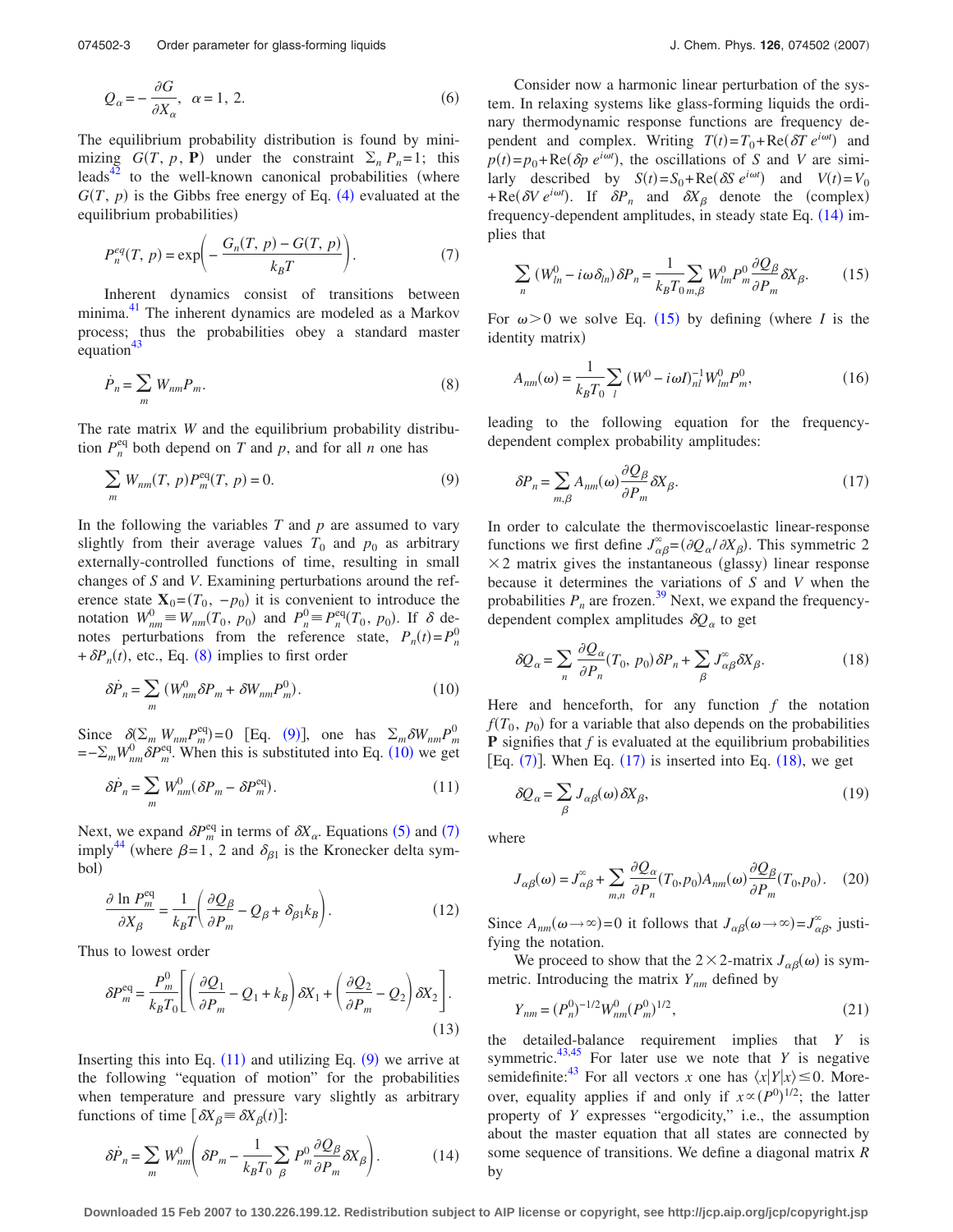$$
R_{nm} = (P_n^0)^{1/2} \delta_{nm} \tag{22}
$$

<span id="page-3-2"></span>and note that  $W^0 = RYR^{-1}$ . This implies that

$$
A(\omega) = \frac{1}{k_B T_0} (W^0 - i\omega I)^{-1} W^0 R^2
$$
  
= 
$$
\frac{1}{k_B T_0} (R(Y - i\omega I)R^{-1})^{-1} RYR
$$
  
= 
$$
\frac{1}{k_B T_0} R(Y - i\omega I)^{-1} YR.
$$
 (23)

Since *Y* and *R* are both symmetric, it follows that  $A(\omega)$  is symmetric. Thus by Eq. ([20](#page-2-9)) the  $2 \times 2$  matrix  $J_{\alpha\beta}(\omega)$  is symmetric.

The  $J_{\alpha\beta}(\omega)$  matrix determines the frequency-dependent thermoviscoelastic linear response defined as follows: If  $c_p(\omega)$  denotes the isobaric heat capacity per unit volume,  $\alpha_p(\omega)$  the isobaric thermal-expansion coefficient, and  $\kappa_T(\omega)$ the isothermal bulk compressibility, the complex frequency-

dependent coefficients  $\delta T$ ,  $\delta p$ ,  $\delta S$ , and  $\delta V$  are related by the following matrix (the symmetry of which reflects the symmetry of  $J_{\alpha\beta}(\omega)$ :

<span id="page-3-1"></span>
$$
\begin{pmatrix} \delta S \\ \delta V \end{pmatrix} = V_0 \begin{pmatrix} c_p(\omega)/T_0 & \alpha_p(\omega) \\ \alpha_p(\omega) & \kappa_T(\omega) \end{pmatrix} \begin{pmatrix} \delta T \\ -\delta p \end{pmatrix}.
$$
 (24)

Whenever there is time-reversal invariance, the (dc, i.e., zero-frequency) symmetry implied by a Maxwell relation translates into (ac) Onsager reciprocity, a well-known result.<sup>[43](#page-7-31)[,45](#page-7-33)</sup>

## **III. LINEAR DYNAMIC PRIGOGINE-DEFAY RATIO**

We proceed to calculate the linear Prigogine-Defay ratio of Eq.  $(2)$  $(2)$  $(2)$  from the expression for the frequency-dependent linear response functions. Since  $A_{nm}(\infty)=0$ , we find by in-serting Eq. ([20](#page-2-9)) into Eq. ([2](#page-1-0)) [with  $T = T_0$  and where  $\partial S/\partial P_n$  $\equiv \frac{\partial S}{\partial P_n(T_0, p_0)}$  and  $\frac{\partial V}{\partial P_n} \equiv \frac{\partial V}{\partial P_n(T_0, p_0)}$  but " $(T_0, p_0)$ " is left out for brevity]

$$
\Pi = \frac{\left(\sum_{m,n} \frac{\partial S}{\partial P_n} A_{nm}(0) \frac{\partial S}{\partial P_m}\right)\left(\sum_{m,n} \frac{\partial V}{\partial P_n} A_{nm}(0) \frac{\partial V}{\partial P_m}\right)}{\left(\sum_{m,n} \frac{\partial S}{\partial P_n} A_{nm}(0) \frac{\partial V}{\partial P_m}\right)^2}.
$$
\n(25)

Next we reason in a way analogous to that of Davies and Jones<sup>2</sup> based on the Cauchy-Schwartz inequality. This inequality is the well-known mathematical theorem that if a real symmetric matrix **B** is positive or negative semidefinite, the following applies: For any vectors x and y one has  $\langle x|B|y\rangle^2 \le \langle x|B|x\rangle\langle y|B|y\rangle$ , and for nonzero x and y equality applies if and only if a number  $\gamma$  exists such that  $x - \gamma y \in N(B)$  where  $N(B)$  is the kernel (null space) of **B**. The matrix  $A(0)$  is positive semidefinite and the kernel of  $A(0)$  is the one-dimensional linear subspace spanned by the vector  $(1,\ldots,1)$ .<sup>[46](#page-7-34)</sup> This implies that  $\Pi \ge 1$  and that  $\Pi = 1$  if and only if there are constants  $\gamma$  and  $c$  such that the following equations apply for all  $n$  (compare Refs. [2,](#page-7-6) [5,](#page-7-35) and  $47):$  $47):$ 

<span id="page-3-0"></span>
$$
\frac{\partial V}{\partial P_n}(T_0, p_0) = \gamma \frac{\partial S}{\partial P_n}(T_0, p_0) + c. \tag{26}
$$

For reasons given in the next section this situation is referred to as the single-order-parameter case.

As mentioned in the Introduction, the linear Prigogine-Defay ratio of Eq. ([2](#page-1-0)) is difficult to measure. Instead we propose to consider the "linear dynamic Prigogine-Defay ratio" defined in Eq. ([3](#page-1-3)). When Eq. ([20](#page-2-9)) is inserted into this we find

$$
\Lambda_{Tp}(\omega) = \frac{\left(\sum_{m,n} \frac{\partial S}{\partial P_n} A''_{nm}(\omega) \frac{\partial S}{\partial P_m}\right)\left(\sum_{m,n} \frac{\partial V}{\partial P_n} A''_{nm}(\omega) \frac{\partial V}{\partial P_m}\right)}{\left(\sum_{m,n} \frac{\partial S}{\partial P_n} A''_{nm}(\omega) \frac{\partial V}{\partial P_m}\right)^2}.
$$
\n(27)

Because the matrix  $A''(\omega)$  is negative semidefinite for all  $\omega$  $> 0$ <sup>46</sup>, the Cauchy-Schwartz inequality implies that  $\Lambda_{T_p}(\omega)$  $\geq$  1. Again, equality applies if and only if a number  $\gamma$  exists such that the vector with *n*th component  $\partial V/\partial P_n - \gamma \partial S/\partial P_n$ is in the kernel of the matrix  $A''(\omega)$ , which is the onedimensional space spanned by the vector  $(1, \ldots, 1)$ .<sup>[46](#page-7-34)</sup> Thus for all  $\omega > 0$  the equation  $\Lambda_{T_p}(\omega) = 1$  is mathematically equivalent to Eq. ([26](#page-3-0)), and  $\Lambda_{Tp}(\omega) = 1$  is equivalent to  $\Pi = 1$ .

In particular, if  $\Lambda_{T_p}(\omega)$  is unity at one frequency,  $\Lambda_{T_p}(\omega)$  is unity for all frequencies—and this happens precisely when  $\Pi=1$ .

# IV. WHY  $\Pi$ =1 CORRESPONDS TO A SINGLE ORDER **PARAMETER**

We define the order parameter  $\varepsilon$  by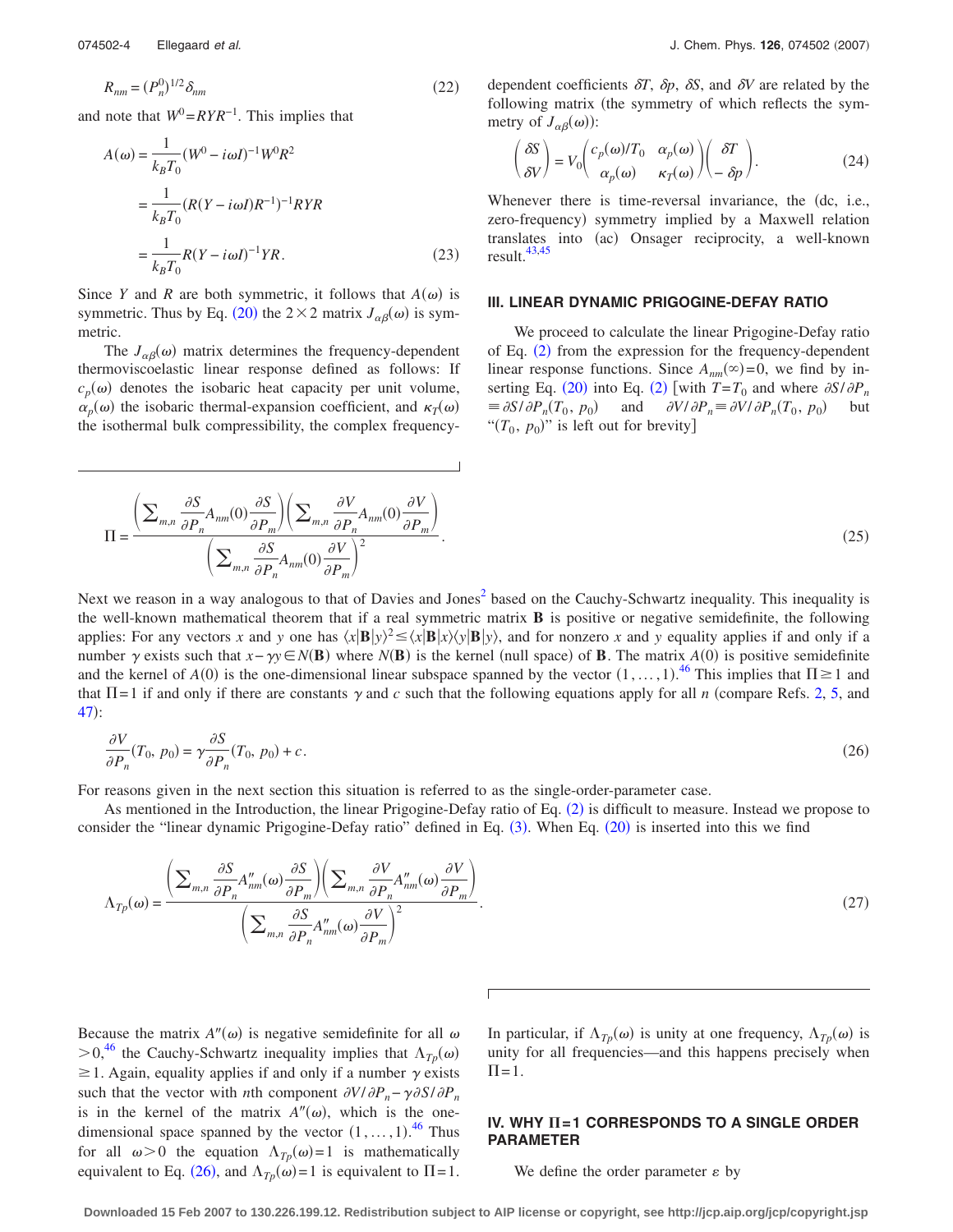<span id="page-4-0"></span>
$$
\delta \varepsilon(t) = \sum_{n} \frac{\partial S}{\partial P_n} (T_0, \, p_0) \, \delta P_n(t). \tag{28}
$$

Combining Eq.  $(28)$  $(28)$  $(28)$  with Eqs.  $(18)$  $(18)$  $(18)$  and  $(26)$  $(26)$  $(26)$  we find that in any linear experiment (thus calculating to lowest order) S and *V* are functions of *T*, *p*, and  $\delta \epsilon$  (where  $J_{12}^{\infty} = J_{21}^{\infty}$ )

<span id="page-4-1"></span>
$$
\delta S(t) = \delta \varepsilon(t) + J_{11}^{\infty} \delta T(t) - J_{12}^{\infty} \delta p(t),
$$
  
\n
$$
\delta V(t) = \gamma \delta \varepsilon(t) + J_{21}^{\infty} \delta T(t) - J_{22}^{\infty} \delta p(t).
$$
\n(29)

The situation described by these equations is more general than the single-order parameter model of Prigogine and Meixner,  $3,48$  $3,48$  because Eq. ([29](#page-4-1)) allows for an order parameter with nonexponential dynamics. The common physics, however, are that besides *T* and *p* one single number determines both entropy and volume fluctuations. In the present approach  $\varepsilon$  might well have a memory of the thermal prehistory.

By the definition we shall adopt here, the single-order-parameter situation applies whenever Eq. ([29](#page-4-1)) is obeyed for some variable  $\delta \varepsilon$ . In the last section we proved that if  $\Lambda_{T_p}(\omega)$  = 1 applies at one frequency, then Eq. ([29](#page-4-1)) follows. We proceed to show that conversely, if Eq. ([29](#page-4-1)) applies for some order parameter  $\varepsilon$ , then  $\Lambda_{T_p}(\omega) = 1$  for all  $\omega$ . To prove this, consider a situation with periodically varying temperature and pressure fields. In steady state  $\delta S$ ,  $\delta V$ , and  $\delta \epsilon$  vary periodically with complex amplitudes  $\delta S(\omega)$ ,  $\delta V(\omega)$ , and  $\delta \varepsilon(\omega)$ . According to Eq. ([29](#page-4-1)) these amplitudes are given by (for any  $\omega$ )

<span id="page-4-2"></span>
$$
\delta S(\omega) = \delta \varepsilon(\omega) + J_{11}^{\infty} \delta T(\omega) - J_{12}^{\infty} \delta p(\omega),
$$
  
\n
$$
\delta V(\omega) = \gamma \delta \varepsilon(\omega) + J_{21}^{\infty} \delta T(\omega) - J_{22}^{\infty} \delta p(\omega).
$$
\n(30)

In the case where only temperature varies, comparing to Eq. ([24](#page-3-1)) shows that the following two equations apply:

$$
\frac{V_0}{T_0}c_p(\omega) = \left(\frac{\delta S(\omega)}{\delta T(\omega)}\right)_p = \left(\frac{\delta \varepsilon(\omega)}{\delta T(\omega)}\right)_p + J_{11}^{\infty},
$$
\n
$$
V_0 \alpha_p(\omega) = \left(\frac{\delta V(\omega)}{\delta T(\omega)}\right)_p = \gamma \left(\frac{\delta \varepsilon(\omega)}{\delta T(\omega)}\right)_p + J_{21}^{\infty}.
$$
\n(31)

<span id="page-4-3"></span>Since the  $J^{\infty}$ 's are real numbers, we have

$$
\gamma \frac{c_p''(\omega)}{T_0} = \alpha_p''(\omega). \tag{32}
$$

Similarly, if only pressure varies Eqs. ([30](#page-4-2)) and ([24](#page-3-1)) imply

$$
V_0 \alpha_p(\omega) = -\left(\frac{\delta S(\omega)}{\delta p(\omega)}\right)_T = -\left(\frac{\delta \varepsilon(\omega)}{\delta p(\omega)}\right)_T + J_{12}^{\infty},
$$
  

$$
V_0 \kappa_T(\omega) = -\left(\frac{\delta V(\omega)}{\delta p(\omega)}\right)_T = -\gamma \left(\frac{\delta \varepsilon(\omega)}{\delta p(\omega)}\right)_T + J_{22}^{\infty};
$$
\n(33)

<span id="page-4-4"></span>thus

$$
\gamma \alpha_p''(\omega) = \kappa_T''(\omega). \tag{34}
$$

Eliminating  $\gamma$  by combining Eqs. ([32](#page-4-3)) and ([34](#page-4-4)) yields  $\Lambda_{T_p}(\omega) = 1$  for any  $\omega$ . Note that in the case of one order

parameter the imaginary ("loss") parts of all three response functions are proportional.

The above line of reasoning can be repeated for different choices of input and output variables. Altogether there are four different natural (linear) dynamic Prigogine-Defay ratios as demonstrated in the Appendix; here it is also shown that the requirement of positive dissipation implies that no dynamic Prigogine-Defay ratio can be smaller than unity.

### **V. CONCLUDING REMARKS**

The original Prigogine-Defay ratio of Eq.  $(1)$  $(1)$  $(1)$  is not rigorously well defined. The "linear" Prigogine-Defay ratio of Eq. ([2](#page-1-0)) is well defined, but requires measurements of thermoviscoelastic response functions over many decades of frequency. There are still no methods for measuring a complete set of these response functions. Hopefully such measurements are possible in the near future, but realistically they will initially only cover a few decades. $37$  This motivates the one-frequency criterion proposed and developed mathematically in this article: If the linear dynamic Prigogine-Defay ratio is unity at one frequency, this quantity is unity at all frequencies and a single-order parameter description applies. Conversely, if a single-order parameter description applies, the dynamic Prigogine-Defay ratio is unity at all frequencies. If this happens, the imaginary parts of the three linear response functions of Eq.  $(24)$  $(24)$  $(24)$  are proportional. As shown in the Appendix, these results all generalize to the three other natural choices of input and output variables. These are strict mathematical statements; in practice one cannot determine whether or not the dynamic Prigogine-Defay ratio is precisely one. What one can do is test how close to unity is this quantity. We expect that a single-parameter description is a good approximation whenever the dynamic Prigogine-Defay ratio is close to unity. Note that if there are several relaxation processes with well-separated time scales, it is possible that some of these are well described by a single-order parameter, though not perfectly, whereas others are not. In this case the frequency-dependent one-parameter test developed here in principle would be useful although, as mentioned already, it will probably not be possible in the foreseeable future to determine all three required response functions over wide frequency ranges.

In the present paper we referred to the  $\Lambda_{T_p} = 1$  situation as that of a single, generally nonexponential order parameter. As emphasized by Goldstein,<sup>5</sup> however, due to a mathematical equivalence it is really a matter of taste whether one prefers instead to refer to a situation of several order parameters obeying a mathematical constraint in our case Eq. ([26](#page-3-0))]. It is not possible *a priori* to estimate how restrictive or unlikely it is that Eq.  $(26)$  $(26)$  $(26)$  applies; only experiment can settle this question. It should be noted, though, that there is a simple physical interpretation of the single-order parameter case: In the approximation where each inherent state is regarded as a potential energy minimum with a harmonic potential, via Eqs.  $(5)$  $(5)$  $(5)$  and  $(7)$  $(7)$  $(7)$ , Eq.  $(26)$  $(26)$  $(26)$  is equivalent to  $V_n$  $=\alpha_1 E_n + \alpha_2$  where  $V_n$  is the inherent state volume and  $E_n$  the inherent state energy (potential energy minimum). Thus there is a single-order parameter if and only if inherent state vol-

**Downloaded 15 Feb 2007 to 130.226.199.12. Redistribution subject to AIP license or copyright, see http://jcp.aip.org/jcp/copyright.jsp**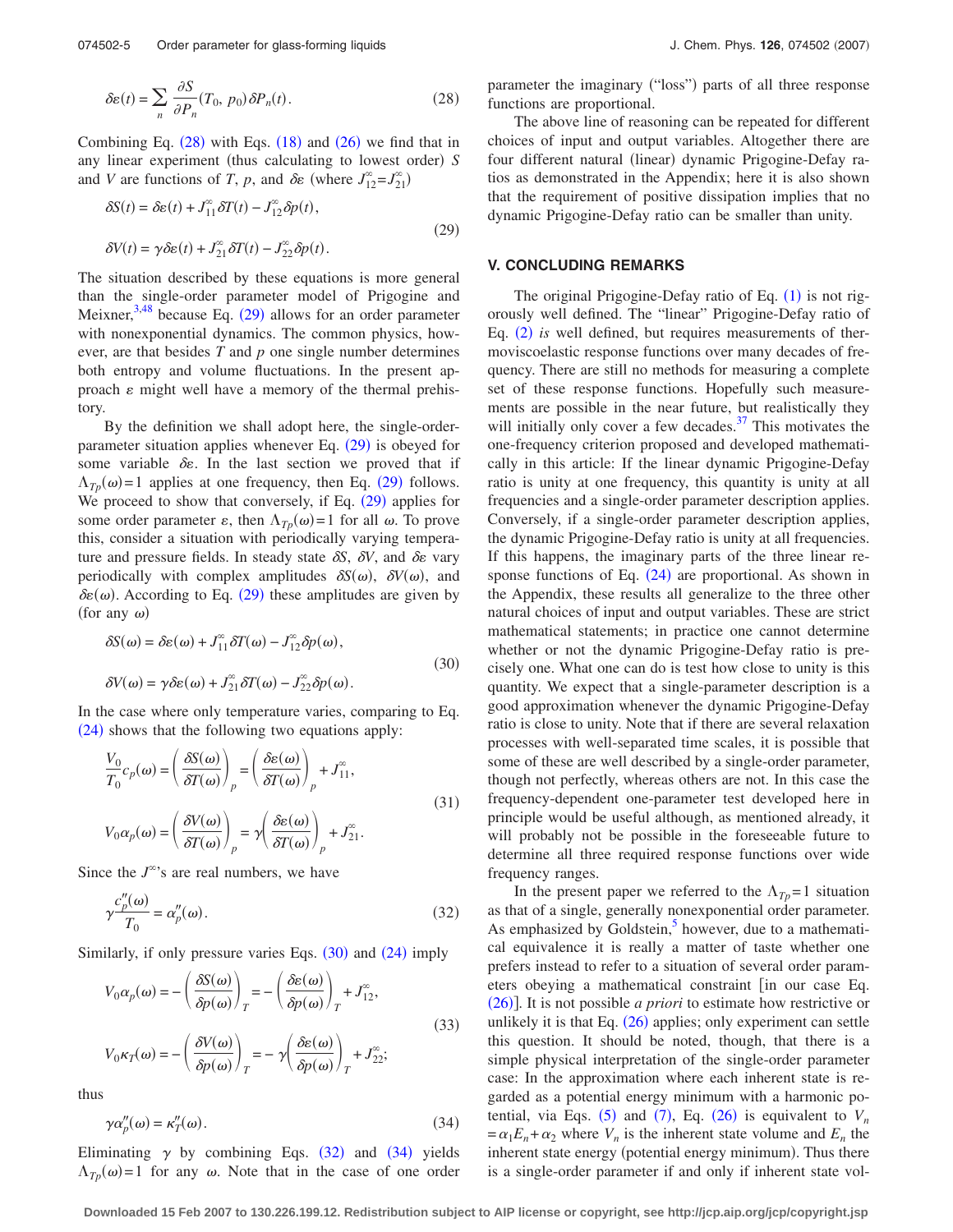ume correlates perfectly and linearly with inherent state energy (in practice: for the dominant fluctuations at a given temperature). It is expected that this condition is obeyed to a good approximation if and only if the dynamic Prigogine-Defay ratio is close to unity.

#### **ACKNOWLEDGMENTS**

The authors wish to thank Nick Bailey for helpful comments. This work was supported the Danish National Research Foundation's (DNRF) center for viscous liquid dynamics "Glass and Time."

## **APPENDIX: GENERALIZATIONS TO OTHER CONTROL VARIABLES**

Standard thermodynamics give rise to a number of (dc) linear-response coefficients. If the thermodynamic variables of interest are *T*, *p*, *S*, *V*, there are 24 coefficients of the form  $\left(\frac{\partial a}{\partial b}\right)_c$  with *a*, *b*, and *c* chosen among *T*, *p*, *S*, *V*.<sup>[49](#page-7-38)</sup> These coefficients form 12 pairs that are trivially related by inversion [e.g.,  $\left(\frac{\partial a}{\partial b}\right)_c = 1/(\frac{\partial b}{\partial a})_c$ ]. As is well known, the 12 coefficients are not all independent, but related by various Maxwell relations (given below). There are the following eight basic linear-response coefficients (where the specific heats are per unit volume and the last three coefficients have no generally accepted names):

;

;

<span id="page-5-0"></span>isochoric specific heat:  $c_V \equiv \frac{T}{V} \left( \frac{\partial S}{\partial T} \right)_V$ 

isobaric specific heat:  $c_p \equiv \frac{T}{V} \left( \frac{\partial S}{\partial T} \right)_p$ 

isothermal compressibility:  $\kappa_T = -\frac{1}{V} \left( \frac{\partial V}{\partial p} \right)_T$ ;

adiabatic compressibility:  $\kappa_S = -\frac{1}{V} \left( \frac{\partial V}{\partial p} \right)_S$ ;

isobaric expansion coefficient:

$$
\alpha_p \equiv \frac{1}{V} \left( \frac{\partial V}{\partial T} \right)_p = - \, \frac{1}{V} \left( \frac{\partial S}{\partial p} \right)_T;
$$

"adiabatic contraction coefficient: "

$$
\alpha_S \equiv -\,\frac{1}{V}\!\!\left(\frac{\partial V}{\partial T}\right)_S = \frac{1}{V}\!\!\left(\frac{\partial S}{\partial p}\right)_V;
$$

"isochoric pressure coefficient: "

$$
\beta_V \!\equiv\! \left(\frac{\partial p}{\partial T}\right)_V \!\!=\! \left(\frac{\partial S}{\partial V}\right)_T \!\! ;
$$

"adiabatic pressure coefficient: "

$$
\beta_S \equiv \left(\frac{\partial p}{\partial T}\right)_S = \left(\frac{\partial S}{\partial V}\right)_p.
$$

Consider harmonically varying scalar thermal and mechanical perturbations of equilibrium for a small volume element. "Small" here means that its linear dimensions are much smaller than both the heat diffusion length and the sound wavelength corresponding to the frequency under consideration, implying that the perturbations may be regarded as homogeneous over the small volume element. Let  $\delta T(\omega)$ ,  $\delta p(\omega)$ ,  $\delta y(\omega)$  denote the complex amplitudes of perturbations varying with time as  $\propto$  exp(*i* $\omega t$ ) and define the intensive variables  $v \equiv V/V_0$  and  $s \equiv S/V_0$  where  $V_0$  is the equilibrium volume. If small perturbations around temperature  $T_0$  are considered, following Eq.  $(A1)$  $(A1)$  $(A1)$  one defines the following complex frequency-dependent linear-response quantities (where according to the so-called correspondence principle $50$  all thermodynamic relations survive and the Maxwell relations become Onsager reciprocity relations<sup>48</sup>):

isochoric specific heat: 
$$
c_V(\omega) \equiv T_0 \left( \frac{\delta s(\omega)}{\delta T(\omega)} \right)_V
$$
;

isobaric specific heat: 
$$
c_p(\omega) \equiv T_0 \left( \frac{\delta s(\omega)}{\delta T(\omega)} \right)_p
$$
;

isothermal compressibility:  $\kappa_T(\omega) \equiv -\left(\frac{\delta v(\omega)}{\delta p(\omega)}\right)_T$ ;

adiabatic compressibility: 
$$
\kappa_S(\omega) \equiv -\left(\frac{\delta v(\omega)}{\delta p(\omega)}\right)_S;
$$

 $(A2)$ 

isobaric expansion coefficient:

$$
\alpha_p(\omega) \equiv \left(\frac{\delta v(\omega)}{\delta T(\omega)}\right)_p = -\left(\frac{\delta s(\omega)}{\delta p(\omega)}\right)_T;
$$

"adiabatic contraction coefficient: "

$$
\alpha_S(\omega) \equiv -\left(\frac{\delta v(\omega)}{\delta T(\omega)}\right)_S = \left(\frac{\delta s(\omega)}{\delta p(\omega)}\right)_V;
$$

"isochoric pressure coefficient: "

$$
\beta_V(\omega) \equiv \left(\frac{\delta p(\omega)}{\delta T(\omega)}\right)_V = \left(\frac{\delta s(\omega)}{\delta v(\omega)}\right)_T;
$$

"adiabatic pressure coefficient: "

$$
\beta_S(\omega) \equiv \left(\frac{\delta p(\omega)}{\delta T(\omega)}\right)_S = \left(\frac{\delta s(\omega)}{\delta v(\omega)}\right)_p
$$

The general procedure now works as follows. Let  $(\delta X(\omega), \delta Y(\omega))$  denote the amplitudes of two periodically varying thermodynamic variables considered as control variables and  $(\delta Z(\omega), \delta W(\omega))$  the remaining two periodically varying variables. The relationship between the two sets of variables generally takes the form

.

**Downloaded 15 Feb 2007 to 130.226.199.12. Redistribution subject to AIP license or copyright, see http://jcp.aip.org/jcp/copyright.jsp**

 $(A1)$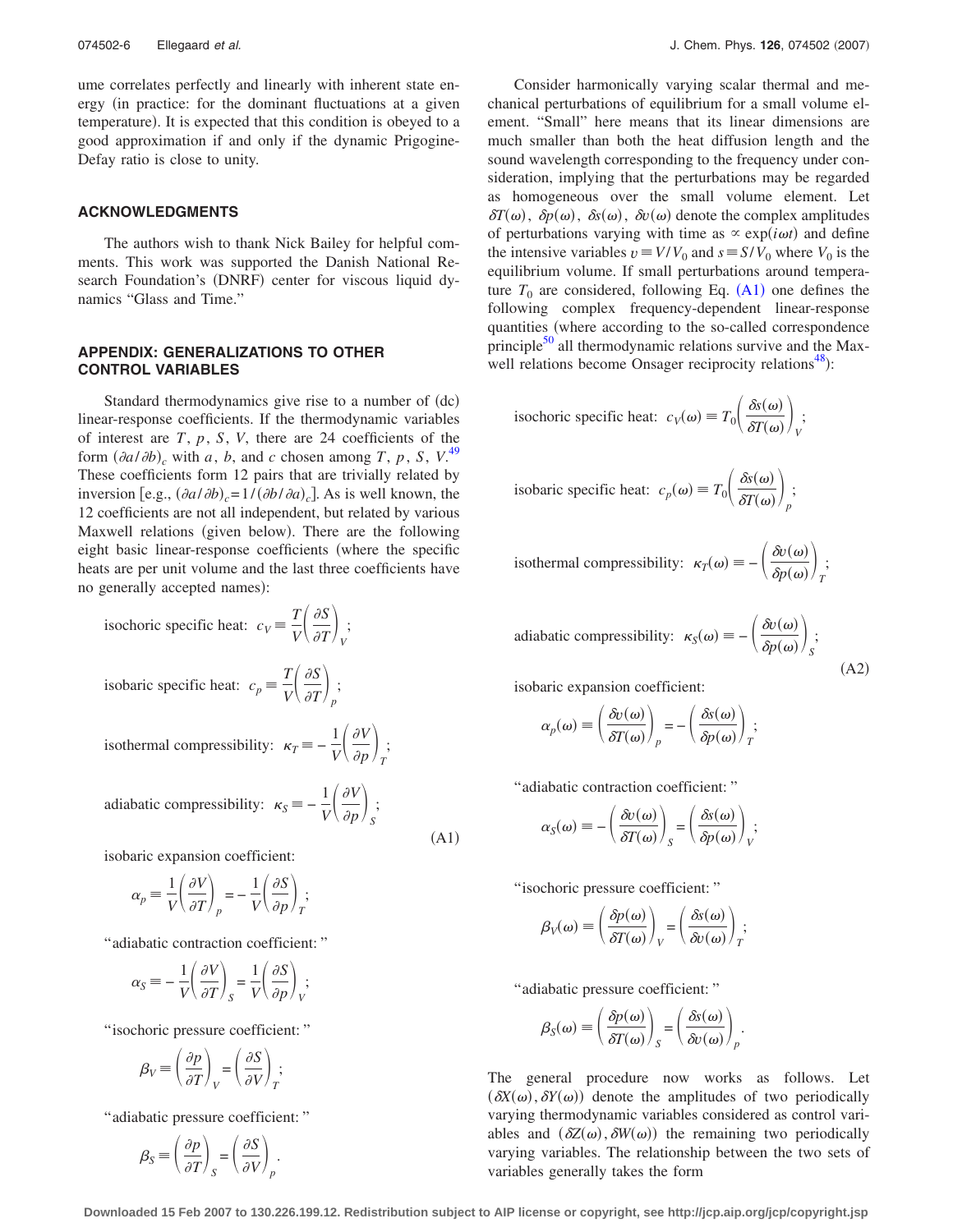<span id="page-6-0"></span>074502-7 Order parameter for glass-forming liquids

$$
\begin{pmatrix}\n\delta Z(\omega) \\
\delta W(\omega)\n\end{pmatrix} = \begin{pmatrix}\na_{11}(\omega) & a_{12}(\omega) \\
a_{21}(\omega) & a_{22}(\omega)\n\end{pmatrix} \begin{pmatrix}\n\delta X(\omega) \\
\delta Y(\omega)\n\end{pmatrix} .
$$
\n(A3)

In the case of a single order parameter  $\varepsilon$ —compare to Eq. ([30](#page-4-2))—we can write (where the  $2 \times 3$ -matrix is real and frequency independent)

$$
\begin{pmatrix}\n\delta Z(\omega) \\
\delta W(\omega)\n\end{pmatrix} = \begin{pmatrix}\na_{11}^{\infty} & a_{12}^{\infty} & b_1 \\
a_{21}^{\infty} & a_{22}^{\infty} & b_2\n\end{pmatrix} \begin{pmatrix}\n\delta X(\omega) \\
\delta Y(\omega) \\
\delta \epsilon(\omega)\n\end{pmatrix} .
$$
\n(A4)

<span id="page-6-1"></span>Comparing to Eq.  $(A3)$  $(A3)$  $(A3)$ , when *Y* does not vary we get

$$
a_{11}(\omega) = a_{11}^{\infty} + b_1 \left( \frac{\delta \varepsilon(\omega)}{\delta X(\omega)} \right)_Y
$$
  
\n
$$
a_{21}(\omega) = a_{21}^{\infty} + b_2 \left( \frac{\delta \varepsilon(\omega)}{\delta X(\omega)} \right)_Y
$$
  
\n
$$
\Rightarrow \frac{a_{21}''(\omega)}{a_{11}''(\omega)} = \frac{b_2}{b_1} \equiv \gamma_{XY},
$$
  
\n(A5)

<span id="page-6-2"></span>and when *X* does not vary

$$
a_{12}(\omega) = a_{12}^{\infty} + b_1 \left( \frac{\partial \varepsilon(\omega)}{\partial Y(\omega)} \right)_X
$$
  
\n
$$
a_{22}(\omega) = a_{22}^{\infty} + b_2 \left( \frac{\partial \varepsilon(\omega)}{\partial Y(\omega)} \right)_X
$$
  
\n
$$
\Rightarrow \frac{a_{22}''(\omega)}{a_{12}''(\omega)} = \frac{b_2}{b_1} = \gamma_{XY}.
$$
  
\n(A6)

In principle there are six different choices of control variables. Below we treat the four natural cases where the input variables consist of one from the  $(S,T)$  "energy bond"<sup>51,[52](#page-7-41)</sup> and one from the  $(-p, V)$  energy bond, and similarly for the output variables. In each case the signs are chosen to make the response matrix symmetric. Via Eqs.  $(A5)$  $(A5)$  $(A5)$  and  $(A6)$  $(A6)$  $(A6)$  in each of the four cases the three imaginary (loss) parts of the relevant linear-response functions are proportional. The four cases are detailed below, where the explicit amplitude frequency dependence is left out for simplicity of notation.

#### **1. Control variables**  $\delta$ **T and −** $\delta$ **p**

This case was considered in the main paper, but is included here for completeness

$$
\begin{pmatrix} \delta s \\ \delta v \end{pmatrix} = \begin{pmatrix} c_p(\omega)/T_0 & \alpha_p(\omega) \\ \alpha_p(\omega) & \kappa_T(\omega) \end{pmatrix} \begin{pmatrix} \delta T \\ -\delta p \end{pmatrix}.
$$
 (A7)

Applying Eqs.  $(A5)$  $(A5)$  $(A5)$  and  $(A6)$  $(A6)$  $(A6)$  to this we get

$$
\frac{T_0 \alpha_p''(\omega)}{c_p''(\omega)} = \gamma_{Tp} = \frac{\kappa_T''(\omega)}{\alpha_p''(\omega)},
$$
\n(A8)

and thus

$$
\Lambda_{Tp}(\omega) \equiv \frac{c_p''(\omega)\kappa_T'(\omega)}{T_0[\alpha_p''(\omega)]^2} = 1.
$$
\n(A9)

#### **2. Control variables**  $\delta$ **s** and  $\delta$ **v**

$$
\begin{pmatrix} \delta T \\ -\delta p \end{pmatrix} = \begin{pmatrix} T_0/c_V(\omega) & -1/\alpha_S(\omega) \\ -1/\alpha_S(\omega) & 1/\kappa_S(\omega) \end{pmatrix} \begin{pmatrix} \delta s \\ \delta v \end{pmatrix}.
$$
 (A10)

Applying Eqs.  $(A5)$  $(A5)$  $(A5)$  and  $(A6)$  $(A6)$  $(A6)$  to this we get

$$
-\frac{(1/\alpha_S(\omega))^{\prime\prime}}{(T_0/c_V(\omega))^{\prime\prime}} = \gamma_{SV} = -\frac{(1/\kappa_S(\omega))^{\prime\prime}}{(1/\alpha_S(\omega))^{\prime\prime}}\tag{A11}
$$

and thus

$$
\Lambda_{SV}(\omega) \equiv \frac{(T_0/c_V(\omega))'' (1/\kappa_S(\omega))''}{[(1/\alpha_S(\omega))^{"}]^2} = 1.
$$
\n(A12)

#### **3. Control variables**  $\delta$ **s** and − $\delta$ **p**

$$
\begin{pmatrix} \delta T \\ -\delta v \end{pmatrix} = \begin{pmatrix} T_0/c_p(\omega) & -1/\beta_S(\omega) \\ -1/\beta_S(\omega) & -\kappa_S(\omega) \end{pmatrix} \begin{pmatrix} \delta s \\ -\delta p \end{pmatrix}.
$$
 (A13)

Applying Eqs.  $(A5)$  $(A5)$  $(A5)$  and  $(A6)$  $(A6)$  $(A6)$  to this we get

$$
-\frac{(1/\beta_S(\omega))^{\prime\prime}}{(T_0/c_p(\omega))^{\prime\prime}} = \gamma_{Sp} = \frac{\kappa_S^{\prime\prime}(\omega)}{(1/\beta_S(\omega))^{\prime\prime}}
$$
(A14)

and thus

$$
\Lambda_{Sp}(\omega) \equiv -\frac{(T_0/c_p(\omega))^n \kappa_S^{\nu}(\omega)}{[(1/\beta_S(\omega))^n]^2} = 1.
$$
\n(A15)

#### **4. Control variables**  $\delta T$  **and**  $\delta V$

$$
\begin{pmatrix}\n\delta s \\
-\delta p\n\end{pmatrix} = \begin{pmatrix}\nc_V(\omega)/T_0 & -\beta_V(\omega) \\
-\beta_V(\omega) & -1/\kappa_T(\omega)\n\end{pmatrix} \begin{pmatrix}\n\delta T \\
-\delta v\n\end{pmatrix}.
$$
\n(A16)

Applying Eqs.  $(A5)$  $(A5)$  $(A5)$  and  $(A6)$  $(A6)$  $(A6)$  to this we get

$$
-\frac{T_0 \beta_V''(\omega)}{c_V''(\omega)} = \gamma_{TV} = \frac{(1/\kappa_T(\omega))''}{\beta_V''(\omega)}\tag{A17}
$$

and thus

$$
\Lambda_{TV}(\omega) = -\frac{c_V''(\omega)(1/\kappa_T(\omega))''}{T_0[\beta_V''(\omega)]^2} = 1.
$$
\n(A18)

For each case we showed above that, if there is a singleorder parameter, the dynamic Prigogine-Defay ratio is unity. Below we proceed to prove that, conversely, if one of the dynamic Prigogine-Defay ratios is unity at some frequency, then this dynamic Prigogine-Defay ratio is unity at all frequencies and there is a single-order parameter. In particular, if one dynamic Prigogine-Defay ratio is unity at one frequency, all dynamic Prigogine-Defay ratios are unity at all frequencies.

In the periodic situation the dissipation is proportional to Im[ $\delta T(\omega) \delta s^*(\omega) - \delta p(\omega) \delta v^*(\omega)$ ].<sup>[48,](#page-7-37)[53](#page-7-42)</sup> The requirement of positive dissipation implies that all four dynamic Prigogine-Defay ratios are larger than or equal to unity; this follows by considering the special case of in-phase input variables in which case it is easy to show that the determinant of the imaginary response matrix must be non-negative to have positive dissipation. If one of the dynamic Prigogine-Defay ratios is unity at some frequency  $\omega$ , the determinant of the imaginary part of the corresponding response matrix is zero. This implies that there is an eigenvector of the imaginary response matrix with zero eigenvalue. Thus the dynamic Prigogine-Defay ratio is unity if and only if a thermodynamic cycle exists with zero dissipation. It follows that, if in one of cases 2–4 the dynamic Prigogine-Defay ratio is unity

**Downloaded 15 Feb 2007 to 130.226.199.12. Redistribution subject to AIP license or copyright, see http://jcp.aip.org/jcp/copyright.jsp**